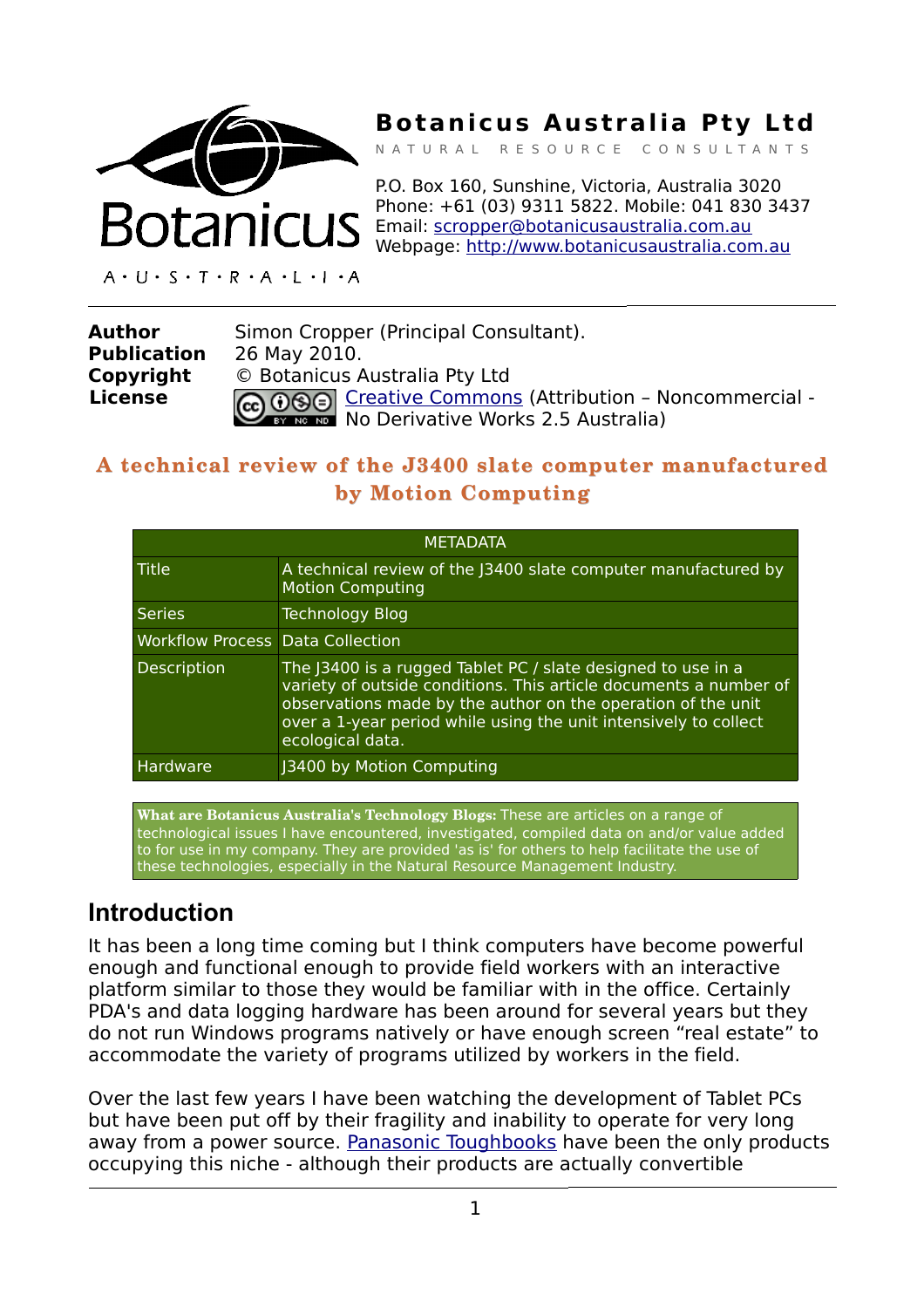

notebooks (i.e. the screen swivels around and covers the keyboard), which means you are carrying extra dead weight while operating in tablet mode.

In a recent review of mobile technology that I conducted to evaluate available technologies to address my need to collect, review and complete vegetation sampling in the field, I uncovered a new Tablet PC that looked extremely promising – the [J3400](http://www.motioncomputing.com.au/products/tablet_pc_J34.asp) Rugged Tablet PC by Motion Computing. These guys have been on the market for a while but their main outside product, th[e LE1700,](http://www.motioncomputing.com.au/products/tablet_pc_le17.asp) was not a rugged PC, which posed some problems for some one like me that might get caught in the rain, scrambles around the bush a lot or could accidentally drop the unit.

After consideration I actually purchased a unit and have been using it for about a year. During this time I have kept track of any problems I have encountered and collected some base data on battery life under normal use, rather than in a laboratory with everything set to minimum. Consequently, this article is not really a review, rather a catalog of observations made and issues encountered by me as I used the unit to collect



scientific data in the field. My comments are provided primarily so others can ascertain the suitability of this or other computers for their needs.

To clarify, my needs aren't focused on the need for wireless communication (e.g. email or web access in the field), electronic note taking in meetings or client management (although these needs are addressed for by the unit), rather the need for a data entry unit powerful and functional enough to display and record flora and fauna data, including Geographic Information, in the field.

# **General Impression, Observation and Use**

I purchased the unit because of the relatively light weight, the ease of holding it in the field, the large screen, the ease of reading the screen regardless of the weather conditions and general ruggedness of the unit. A year on, I find the unit still works well and has greatly improved my ability to conduct my work.

First, it is worth discussing ruggedness as this is one of the main marketing points for the unit. The unit is essentially dust proof, shower-proof and able to be dropped. It is not indestructible and if the unit fell in water it would most likely short.

I have however used the unit in light rain and apart from having to dry the screen regularly it continued to work without any major problems. I have not dropped the unit but the videos on Motion's Website are impressive.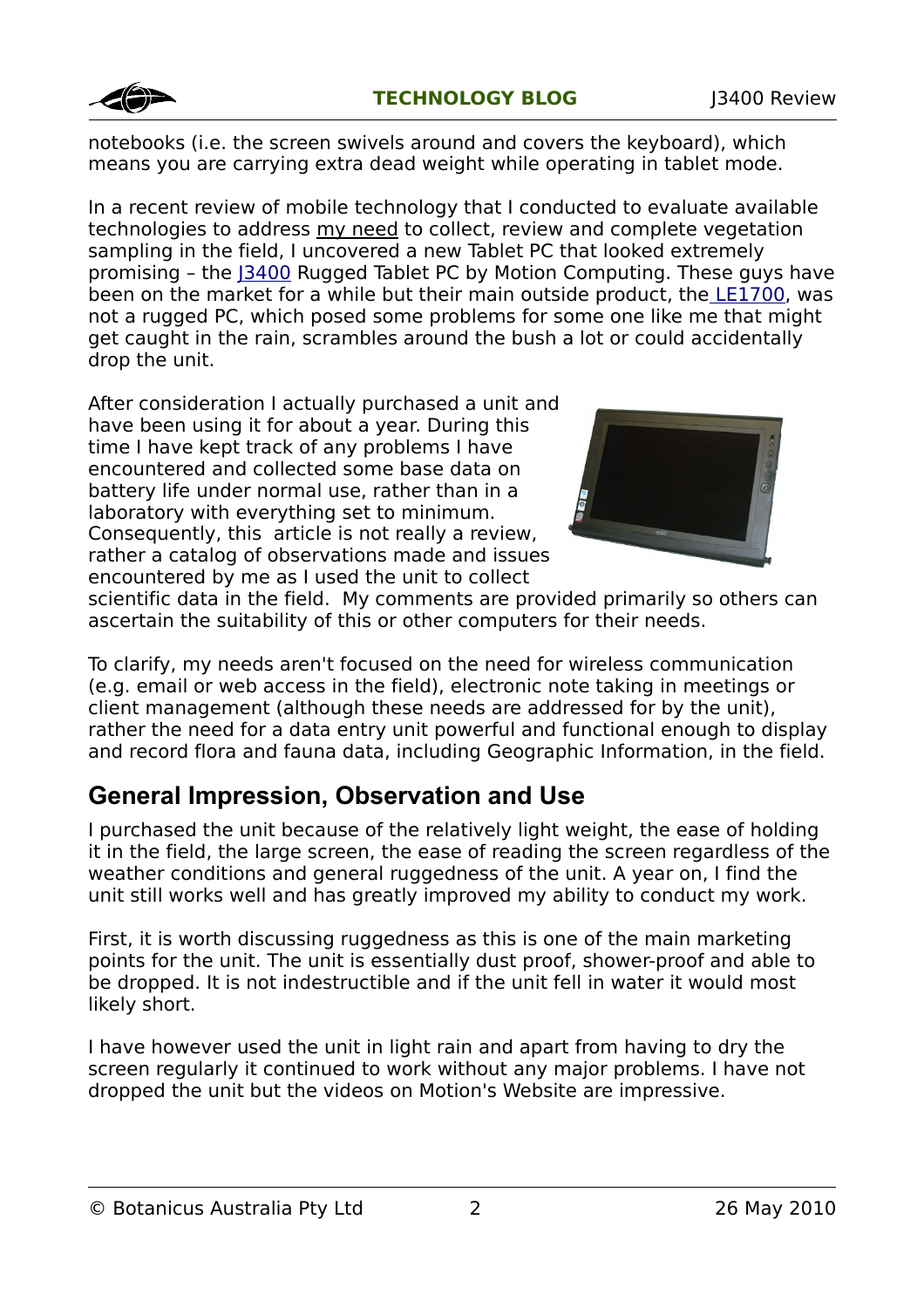

I thought it would be worth running through my daily routine when using the unit so I can discuss its operation and a number issues that are not mentioned or explained in the manual or on the Internet.

Being a remote computer security is an important issue. I have a BIOS lock on my hard disk to prevent someone from accessing the unit if it is stolen. On starting the unit you are presented with a relatively clunky password entry screen. It is essential to enter your password slowly as it is not unusual that a letter or number is not read by the computer. Look to see if an asterisk appears when you type in a letter.

The next step is to access Windows Vista. For speed, I have set up the fingerprint scanner (arrow). It is just a matter of swiping my finger along the side of the unit to gain access. On cold days this can take several attempts. The angle you swipe your finger is also important – remember to record your fingerprints in all the various positions you would hold the unit.

Once in Windows, I can open 'typical' windows packages without any problems. If it can be controlled by a mouse it can be readily controlled by the pen. Here you can see an in-house software package developed in Visual Foxpro used to collect, analyze and prepare reports on flora and fauna. This program was only slightly modified to ensure all functions could be selected using a mouse. Pick-lists allow quick data entry.







Other windows packages such as Word, Excel, Outlook, etc are all run without any changes. I regularly use Microsoft Journal to take notes at meetings and draw all over imported aerial photographs or maps.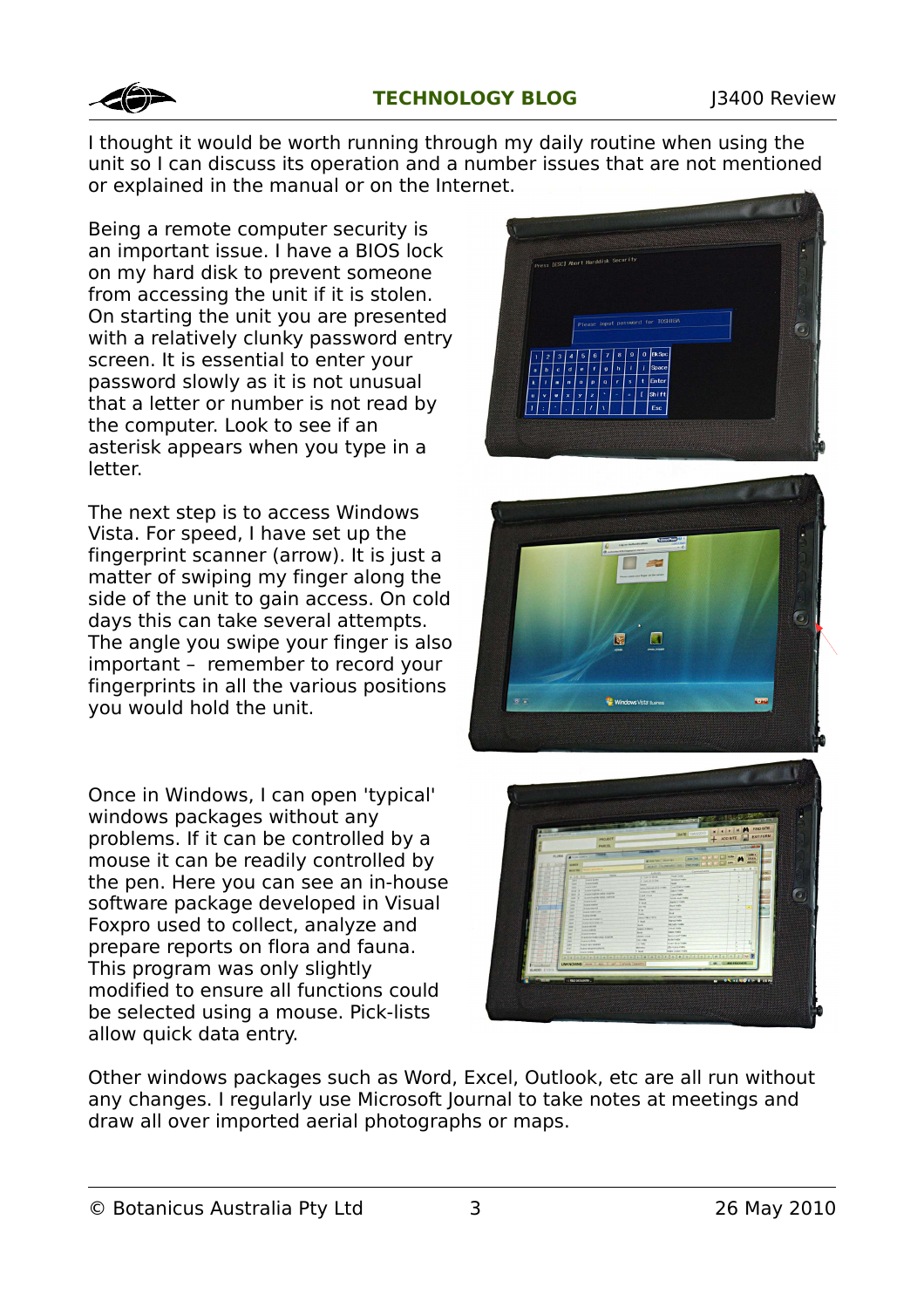### **TECHNOLOGY BLOG** 13400 Review



I regularly use GIS to document the location of sites. Here you can see a surveyor's AutoCAD file superimposed on georeferenced aerial photographs. I can readily draw the extent of my sites on this background using obvious features seen on the photographs. All data collected can be directly read by the same program on my desktop computer once I return to the office and synchronize this computer with my desktop computer.



As explained below the following sequence is followed to conserve battery power. Data entry and GIS work have different power plans. GIS work needs the screen to be brighter to ensure you can distinguish features on screen. When I am not entering data I shut off the screen (not put the computer to sleep!) by pressing one of the buttons on the right. The screen is reactivated by tapping the screen with the pen. When you lift the unit to continue working, the hard disk works furiously as seen by the rapid flashing 'M' on the icon toolbar at the bottom right of the screen. Once this indicator stops flashing, which usually takes 1-2 seconds, I start adding data again. If you begin work without waiting for the hard disk to settle, Windows can become destabilized, or programs crash. Since delaying work by this 1-2 seconds I have not had a problem with the unit.

The J3400 is good in that you can hot swap the batteries. This means you do not have to stop what you are doing (although I make sure I save my work just in case). You can see the battery power remaining on the windows task bar – running your pen over the power icon results in a pop up box appearing that tells you how much battery is left.

Batteries readily pop out of the unit by sliding the lock (A). The power remaining in the battery is shown on the light display (B) if you press the button (C). It is relatively easy to tell which battery needs changing because the bottom indicator light in the light display (B) flashes.



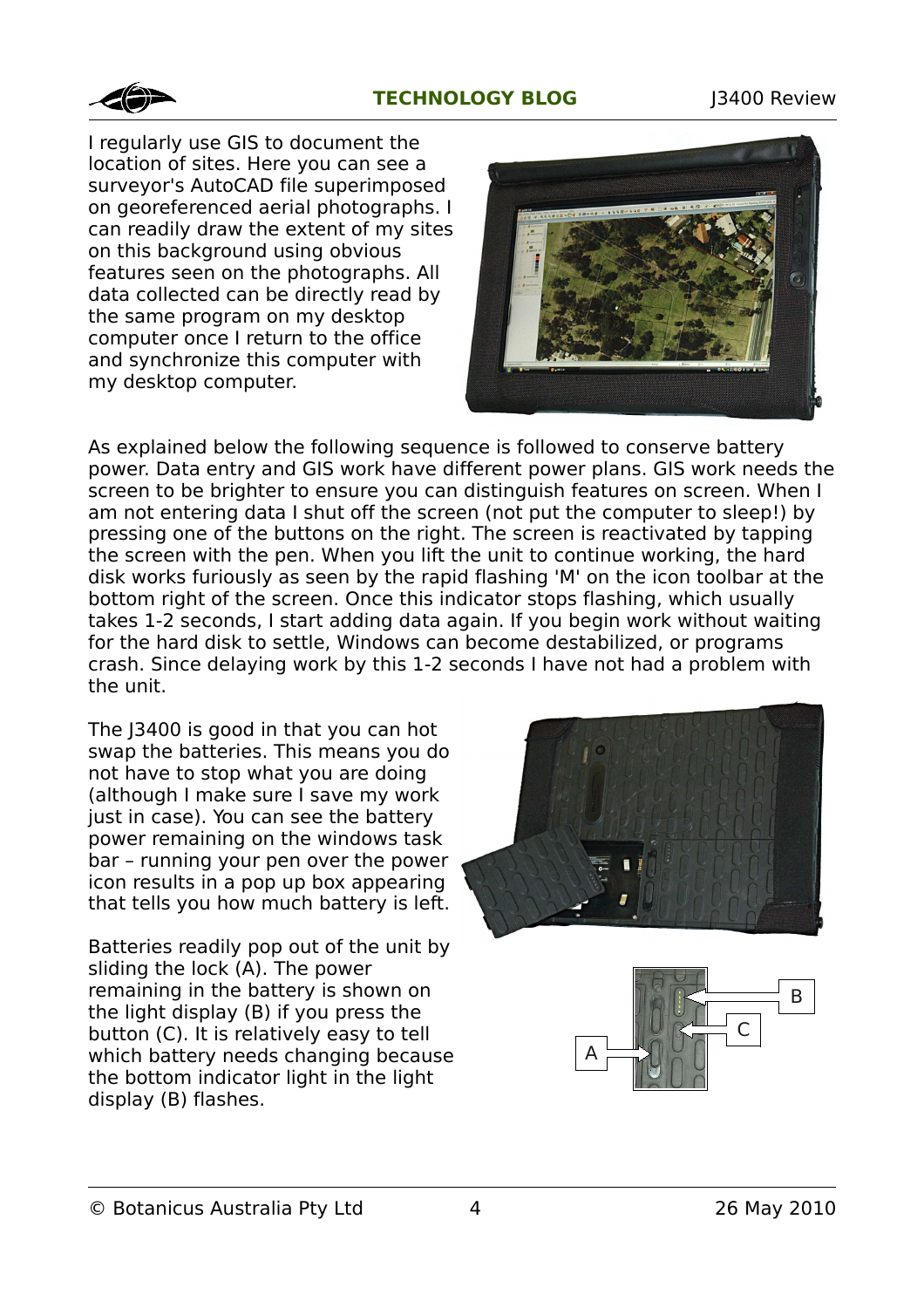

## **Miscellaneous Issues**

#### **Screen Maintenance**

The screen can be readily cleaned with clean water and dried with untreated tissues. Fluff can then be removed by using a micro-fibre cleaning cloth similar to what comes with the unit. I purchased a cleaning cloth from the local supermarket and it worked just as well as the expensive small cloth sold by Motion Computing. While in the field, smudges and dust are removed with the above-mentioned micro-fibre cloth.

#### **Sunscreens, Sweat and Fly Sprays**

This actually concerned me a lot. I have purchased wet weather stationary before and found they loose their waterproof qualities if they come in contact with sunscreens and fly sprays. These chemicals however are commonly used by fieldworkers and I was unable to find any documentation on what would happen to the screen, if anything, if it came in contact with these chemicals.

Over the last year I have used a variety of sunscreens and insect repellents and found none stained, melted or damaged the screen in any way. Smudges caused by these chemicals present on your hands can be readily be removed with water and tissues or a micro-fibre cloth as explained above.

Sweat however – consisting of salt, water, oils, fly repellents and sunscreen combined together – is very difficult to clean off the screen. On extremely hot days, when I have sweat a lot, beads of sweat roll off my Acubra and land on the screen. The best way of handling a drop of sweat is to dab dry the drop with a dry cloth then vigorously wipe away the oils with a micro-fibre cloth. If your wipe the sweat drop away with your micro-fibre cloth, it smears across the screen and is very difficult to remove. I usually remove any persistent smudges at lunch with water and tissues.

#### **Screen Responsiveness**

Although the specification sheets indicates that the unit will operate between +5°C and +45°C, I found the screen responsiveness to the pen noticeably slows on days <10°C.

#### **Screen Blistering**

Small blisters are apparent on the screen in cold whether (<15°C). These blisters can be rubbed out with your finger and then the oil from your fingers removed with a cloth. This issue can be quite a distraction when many small blisters cover a particular area. When the screen is at 100% brightness these blisters are not apparent, but at lower brightness levels and when in the sun they can become apparent.

#### **GPS Capability**

Although the unit came with a quite expensive GPS enabled Sierra HSDPA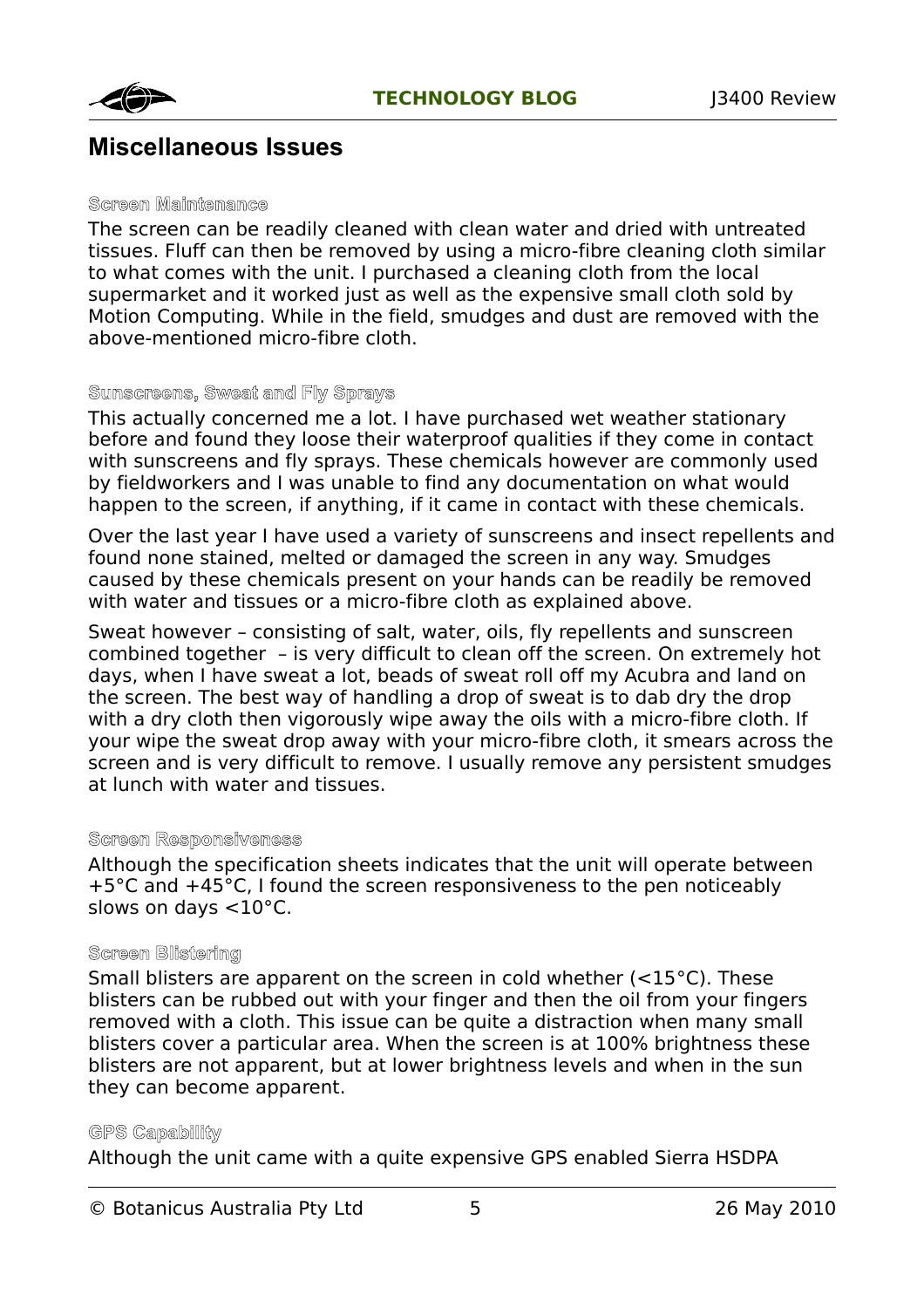

Wireless Chip, GPS capability is only possible when you are able to connect to a mobile telephone tower (i.e. it is tower assisted). Consequently it is of no use in rural or outback areas.

### **Broadband-only Plans**

Reasonable broadband-only plans are very scarce in Australia, and those that exist are monthly plans with fixed downloads that can not be rolled over. Consequently unless you are using the unit to manage you email or Internet the Sierra HSDPA Wireless Modem is pretty much useless.

### **Camera**

The unit I purchased came with a 2 mega-pixel [camera.](http://www.motioncomputing.com.au/choose/spec_dcam_J34.htm) This camera is of limited use as the auto-focus and auto-exposure does not work in the field unless you are within 1 metre of your subject and in perfect lighting conditions. Landscape or close up photos of any value are out of the question.



#### **Air-vent Position**

One issue I noted while working in the field was that in order to counter balance the unit while in the Work Anywhere harness it is necessary to hold the top left corner of the tablet (since I am right handed). The problem though, is that your hand can block the fan vent causing the unit to heat up.

### **BIOS and hard disk problems**

When I first got the unit I tried to set up the hard disk password from within the BIOS to prevent data being available to a thief if the unit was stolen. When the password was set then removed (so I could install the software without having to type in a password on every reboot), the BIOS locked me out of the computer, resulting in me having to wait several days for the technicians in Motion to get the unlock codes from the hard disk manufacturer.

### **Work Anywhere Kit**

The screen protection flap is difficult to tuck under the unit. Although magnets are used to keep the cover protecting the screen, they don't work in reverse and you soon have to become adept at holding it still with your fingers, particularly in windy weather. Magnets on both sides would be useful, so the flap can be restrained when the screen is being accessed.

Note that the flap actually obscures the camera when the screen is being used. This is a problem as you need to access the camera software to take a picture. Again the only solution is to hold the flap on the top of the tablet while steadying the unit and trying to manipulate the software. Ahhh!

Care needs to be taken when fitting the Work Anywhere Kit, particularly the knobs that are screwed into the unit that the strap hangs off. I had thought I had securely connected these knobs but was on one occasion lucky to catch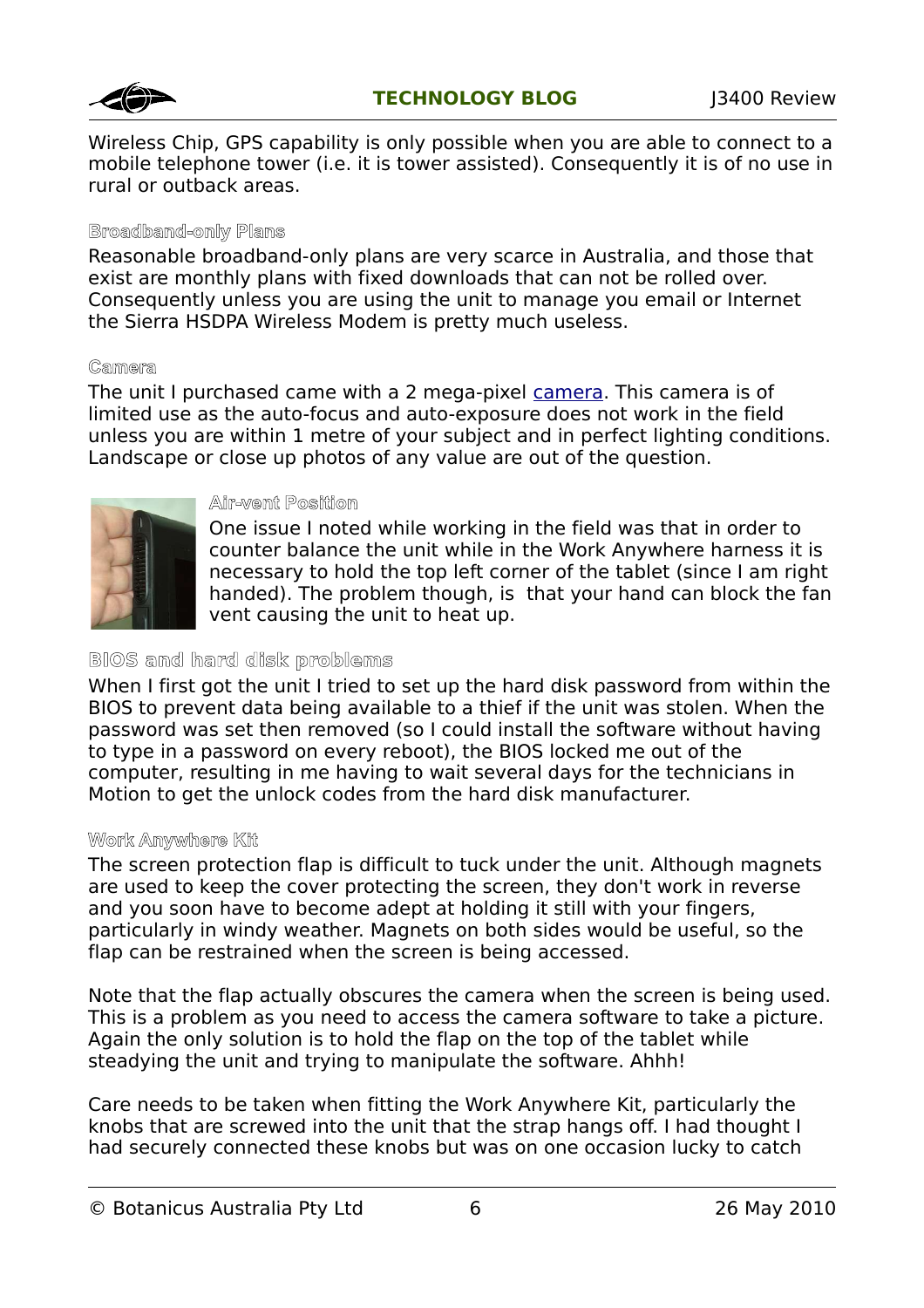

the unit mid-air when getting it out of the car (while parked on bitumen). Although the unit would have survived I would prefer not to take chances, and would have been upset if the screen was scratched, unit's exterior damaged or data lost. Motion Computing has now published a detailed [tutorial](http://www.motioncomputing.com/kb/article.aspx?id=10476) on how to correctly seat the knobs attached to the side of the unit that the strap attaches.



Nearly a year down the track, I was also surprised to note serious deterioration of the strap, the photo shows how the elastic rubber has separated from the cloth strap used to connect to the tablet. Happily, since the unit was still in warranty, on notification of the damage, the supplier couriered a replacement the next day.

### **Unit not particularly easy to manipulate with gloves**

I have found that the pen is difficult to grab and manipulate with gloves.

Turning off the screen greatly increases battery life. Although buttons can be programmed to do this task, these buttons are almost impossible to press when wearing gloves. See how the Work Anywhere Kit partially obscures the buttons! I find the only solution is to use the back of the pen to press the button but as mentioned it is difficult to manipulate this pen with gloves on.



You will also note in this photograph that the left side of the large navigation pad is obscured (the perimeter ring replicates the left, right, up and down arrow keys, and the centre button replicates

the enter key). This navigation pad can not be used with the Work Anywhere Kit attached (even without gloves). In this situation, it is necessary to use the onscreen keyboard to achieve these actions.

In my opinion, the unit needs a screen-off button that can be readily triggered while wearing gloves, or a software option provided where, for example, a part of the screen can be clicked to achieve the same result. I have experimented with using the standard Windows API calls but the Wacom Screen does not behave as expected when using standard programming calls.

### **Use in rain and in windy conditions**

The unit works well in wind. I noted no obvious issues when using the unit in winds of up to 70km/h. I have used the unit is light rain and found that if the screen is regularly dried that data entry can continue. In cold situations, as mentioned, screen responsiveness to the pen can be reduced.

### **Computer Crashes**

Although not common, the tablet can crash so care needs to be taken to regularly backup data to disk. Working on the assumption that disk failure is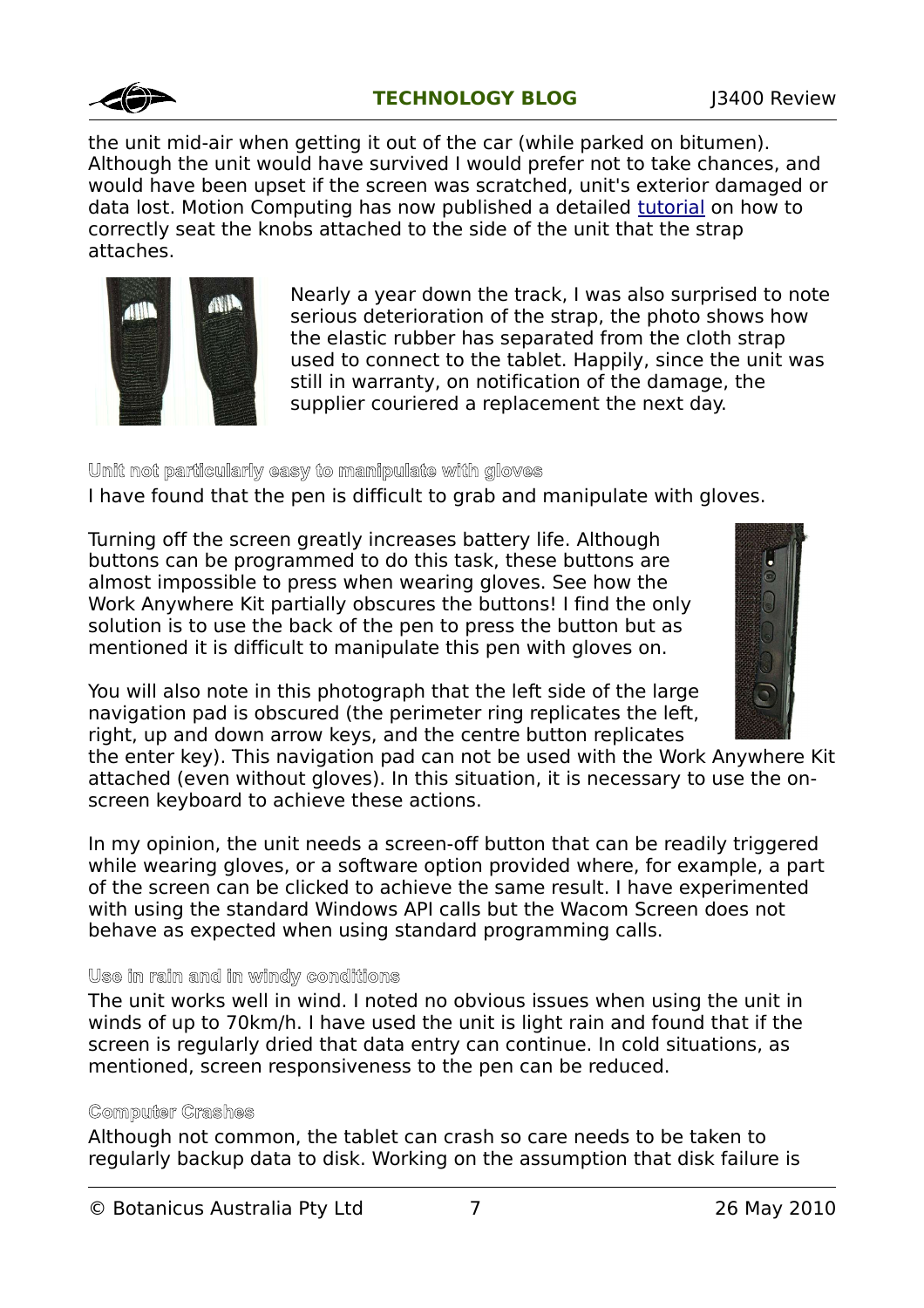

unlikely, I created a program that backed up all 'newly created' raw data to date-time stamped directories after every site is assessed. This means no more than an hour's data would be lost if the computer crashed. Daily backups to the server was also done once back at the office, meaning if there was a catastrophic disk failure I would only loose one days project data.

Investigation of the cause of these crashes identified the following issues.

- Windows Vista does not always come out of the sleep mode elegantly (at least on this unit), resulting in all open programs hanging. When this occurs, although the screen is able to be turned on and off, it is not possible to reenter sleep in an attempt to get the programs to respond. Thankfully, the unit readily reboots to start a new session. This problem still occurs.
- I have noted that Windows Media Player can destabilize this system. I can be running GIS, Data Logging Software and have a range of PDF files open for reference and be using these for several hours, but open Windows Media Player to listen to a frog or bird call and the system crashes. When this happens data loss was common, as all the data in the cache was lost, but rebooting generally allows you to start a new session. I ditched this software and use [Media Player Classic](http://mpc-hc.sourceforge.net/) instead and have not encountered the problem again.
- The only other situation where the system crashed, and this as happened about 3 times in a year, appears to happen when Windows Vista swaps between battery #1 and battery #2. These crashes are catastrophic and has resulted in data loss and database corruption. The first time this happened the fieldwork needed to be abandoned and the software data reinstalled from the previous days backup. Although little information is available about the cause of this issue as no error logs are retained on the system, it seems likely that it maybe caused by a faulty battery or the battery and Windows Vista not talking nicely. This issue occurs so intermittently that despite trying to consistently reproduce/document the error I have not been able.

## **The Primary Limitation – Power**

### **Battery Charging**

When I originally purchased the unit batteries could only be charged while they are in the unit, making the ability to charge spare batteries in the office while roaming around outside, impossible. This essentially tied the unit to a power source for at least 2-3 hours per set of batteries in any one day in order to have a completely charge set of batteries for the following day.

Recently, Motion Computer has released a **battery charger** but it only allows one battery to be charged at a time. This is alright if you have 3 batteries and you charge both the batteries in the unit and the spare at the same time.

If you have 4 or more batteries, like I do, this solution is not satisfactory. You find yourself having to check on and rotate batteries in the evenings to ensure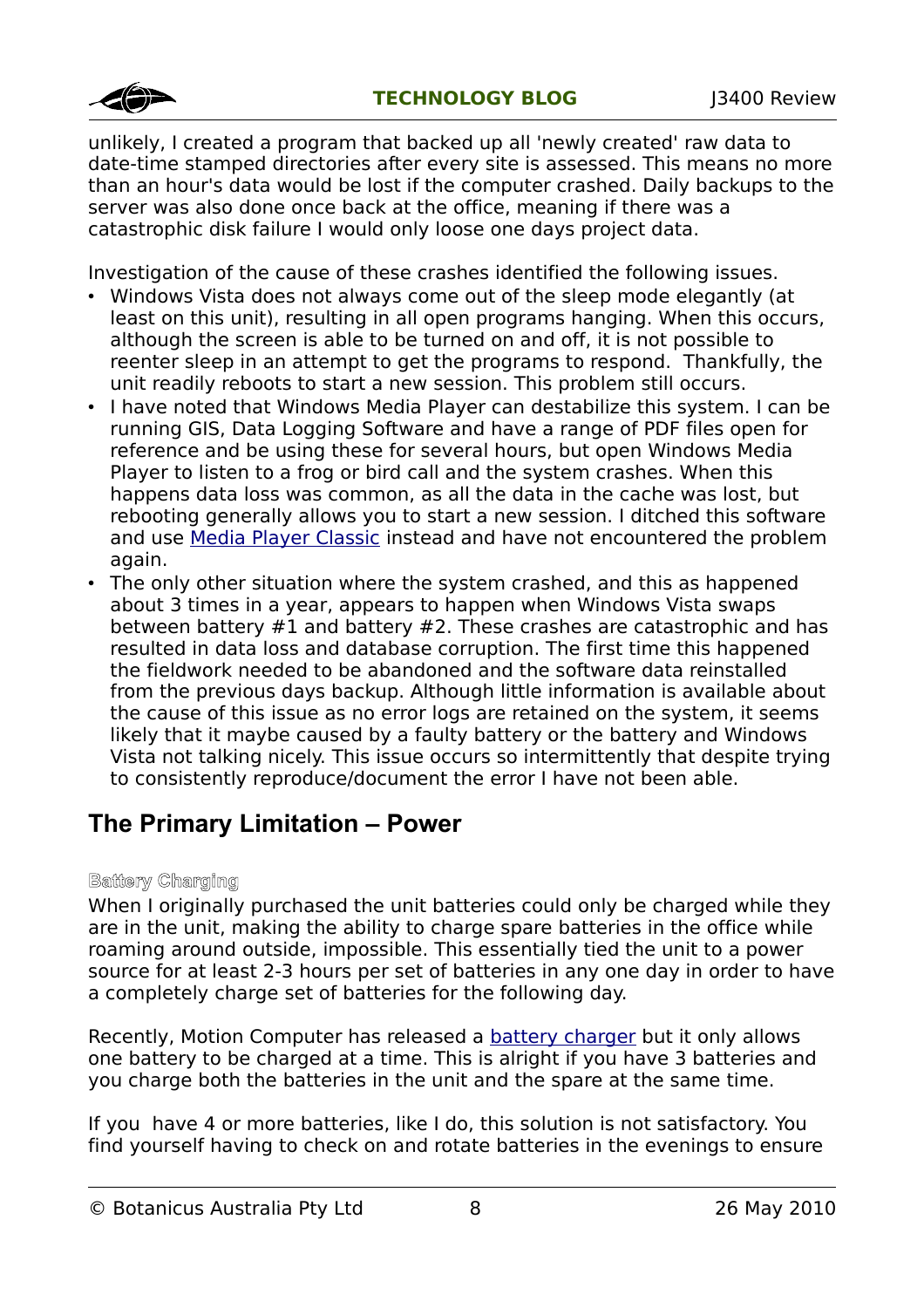

adequate numbers are available for the following day. What is required is a stand alone charger that is capable of charging multiple batteries simultaneously.

**Trial 1 – Battery life during 'Intensive File Manipulation'**

### *Objective*

To estimate how long a J3400 will work in the field doing 'typical' data entry and file manipulation.

### *Setup*

- Screen set to 'Power Saver Plan' (Display Brightness 41%, Maximum CPU Usage 50%). Although screen set to never turn off and computer never to go to sleep, which is a bit unrealistic, this was necessary to ensure continuous recording. I expect with fieldwork that 40 minutes of work would be interjected with 10 minutes of travel and setup - therefore a more realistic potential usage time can be weighted by multiplying the time taken to reach the critical battery threshold by 25% (50 actual time / 40 computer working).
- Two batteries used: fully charged then discharged four times prior to test.
- Motion Dashboard settings: dynamic display, dim display never, camera disabled, broadband disabled.
- LAN cable disconnected as well as power cord (obviously) during test.
- J3400 (Vista Business, 4GB RAM). Windows Standard desktop with no fancy effects. See Appendix 1 for complete hardware specifications of the system.

### *Actual Test*

- Working with 87 tables/memo/indexes combinations, 174 files, average file size 4.6 MB, total amount of files copied in each iteration 806 MB.
- Each table is opened, copied to a new location, packed, reindexed and deleted using Microsoft Visual Foxpro, version 9.
- The time (seconds from midnight) and the remaining battery life is recorded in a text file after all 87 files are processed. During the test the screen is updated with various progress indicators.
- This sequence is then followed by a 10 second pause, then repeated until the critical battery threshold (set at 5%) is reached.
- The data was imported into a Microsoft®Excel Spreadsheet as a comma delimited file and presented in Figure 1.
- The system power was obtained from Windows Vista™ directly using standard API functions.

### *Results*

- It took, on average 41.51 seconds to complete the assigned file manipulations (including the 10 second pause).
- The computer took 4 hours and 26 minutes to go from 100% to 5% battery power. At reaching the critical threshold the computer went to hibernation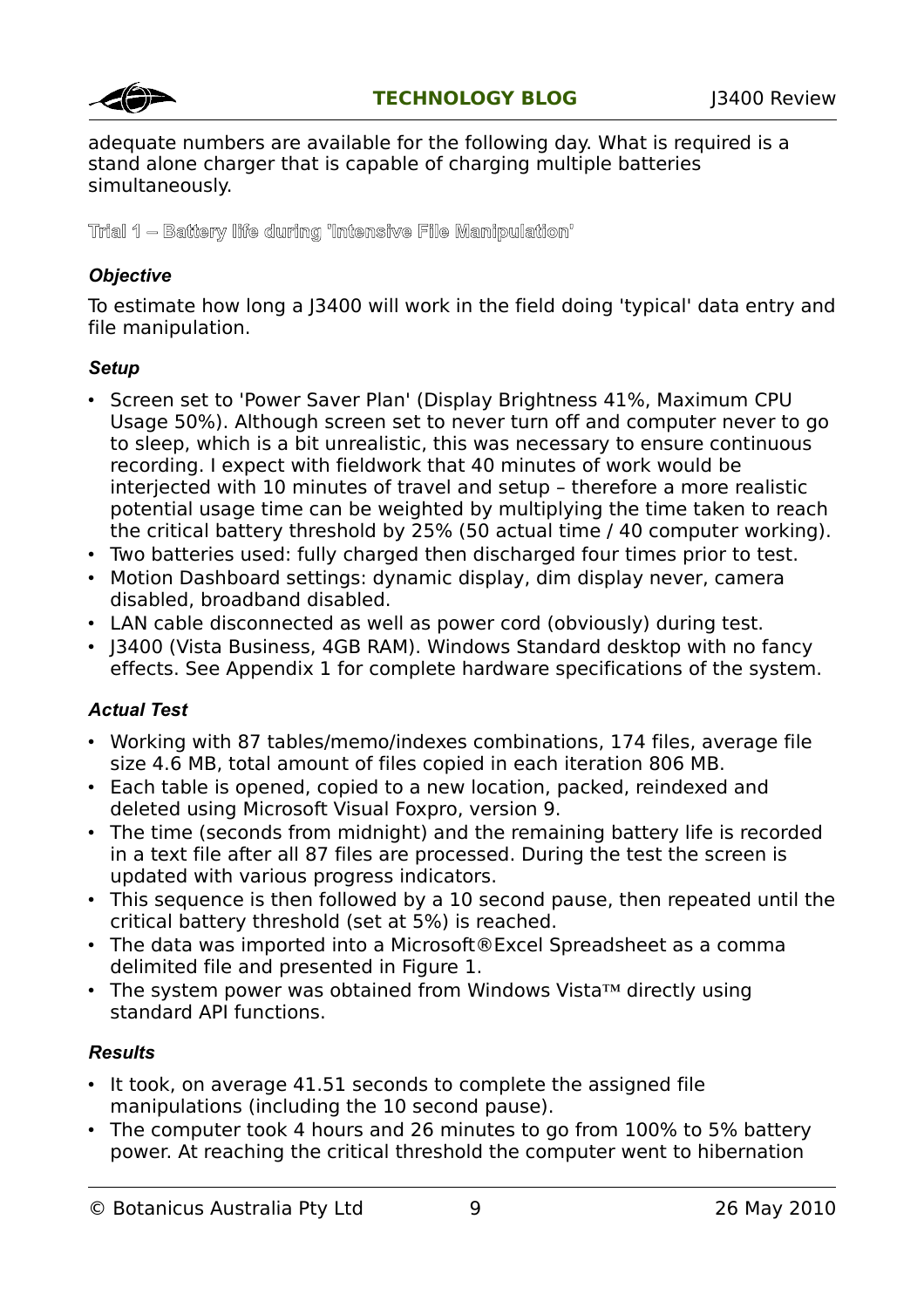

mode without warning. All programs resumed once the system was rebooted following the reconnection of the power cord. It took 11 minutes between receiving the 10 minute low battery warning and system shutdown.

- Figure 1 shows the power consumption during this test.
- The power loss exhibits a polynomial form. Trend-line analysis shows a very strong correlation ( $R^2$ =0.9997) with the equation

Power Remaining =  $-1.0139$  hours<sup>2</sup> - 16.539 hours + 99.338.

• It is estimated that with breaks in work flow that the two batteries would last for 5 hours 32 minutes.

#### **Trial 2 – Battery life during 'Intensive File Manipulation' and reduced luminescence**

#### *Setup*

• As mentioned, the initial test used the Window's Classic Desktop Theme. Simple with minimal effects, but still bright. In order to reduce power going to the screen to illuminate areas not actually being used, the computer's theme was changed to "High Contrast – Black" - a not unpleasant theme where the window's background is black. I also adjusted the desktop so it was black and moved all the icons to menus so that the desktop was clear. The objective here was to reduce the battery drain due to illuminating the screen. In order to improve contrast the screen brightness was increased to 70%.

### *Result*

- The results of this test is shown in Figure 1. The effect of minimizing screen luminescence does not significantly improve battery life. In fact, the increase in brightness slightly decreased the time to reach the critical battery threshold. The effective working time was decreased by 9 minutes.
- This suggests that power consumption of the screen is independent of the luminescence of the screen. Putting it another way, battery life can be extended, by minimizing the time the screen is on.

**Trial 3 – Battery life while actually using the tablet in the field**

### *Objective*

To monitor the discharge of the batteries while conducting normal work.

### *Setup*

• Testing so far has indicated that battery drain is strongly correlated to whether the screen is on or off, so whenever the unit was not being used the screen was turned off. This was achieved by remapping the 'escape button' so that pressing it turned the screen off. Tapping the screen with the pen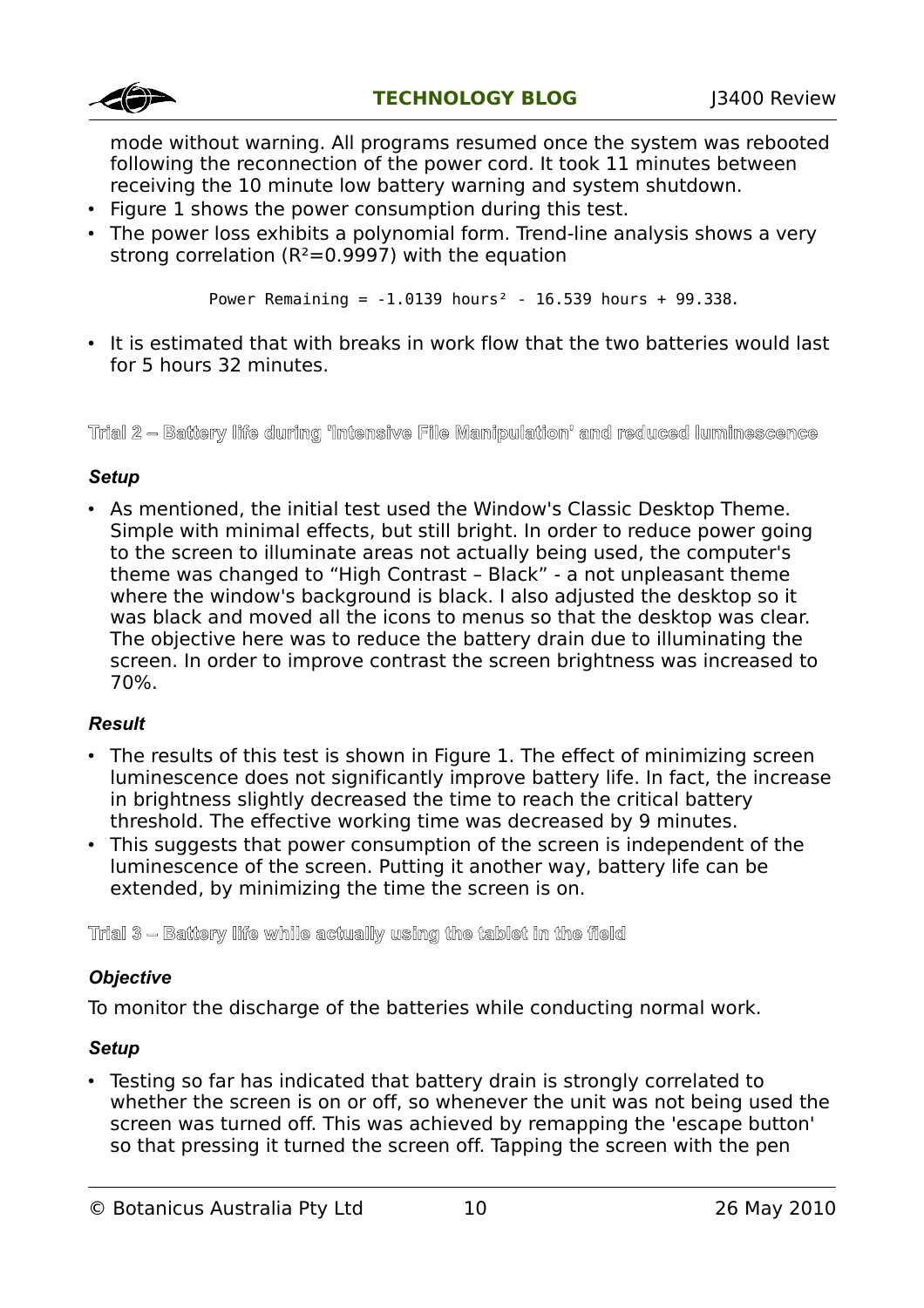

turned the screen on automatically. This was a behavioural change that became quite instinctive.

- Two custom power settings were used, GIS Data Plan and Data Entry Plan, and these were switched between as required. The basic difference between the plans was that the Data Entry Plan had display brightness of 40%, while the GIS Data Plan had a display brightness 100%. The extra brightness was required for the GIS Data Plan to clearly see variation in aerial photographs used in the fieldwork. While in the field all time segments were allocated to a particular activity.
- Camera, bluetooth and broadband disabled from the Motions Dashboard.
- The system power was obtained from Windows Vista™ directly using standard API functions.
- Time blocks were tagged based on what tasks were being conducted.

### *Results*

- Battery logs were recorded over several months of use in the field.
- The discharge profile for 3-days have been provided to illustrate the variation in discharge due to behavioural and configurational changes.
- Using the computer setup to use the GIS Data Plan resulted in a very similar discharge profile to that noted in Trial 1 and 2 (Profile 'T3 N', Figure 1). If the screen is switched off immediately after the data has been entered this increases the battery life by about 1-hour (Profile 'T3 SM', Figure 1). If the power plan is changed to one with a lower screen brightness the battery life can be extended by another hour or so (Profile 'T3 SM+PS', Figure 1).
- Battery discharge is primarily dependent on whether the screen is on and on its brightness. These parameters are influenced by what is being run on the computer.
- These trials showed that two fully charged batteries typically allow an user to spend between 4 and 6 hours in the field. When the computer is required to have the screen on full brightness and visible for extended periods of time the battery discharges in just over 4 hours. If the screen brightness is reduced and screen shutdown as often as practical the effective battery life can be extended to about 6½ hours. I have on occasion extended the battery to over 7½ hours (excluding breaks) by manipulating these parameters (e.g. screen brightness reduced further on dull days).
- So, the upshot it is imperative that users have at least 3 fully charged batteries available at the start of a day to ensure they have enough power to get through a typical 8-10 hour field day.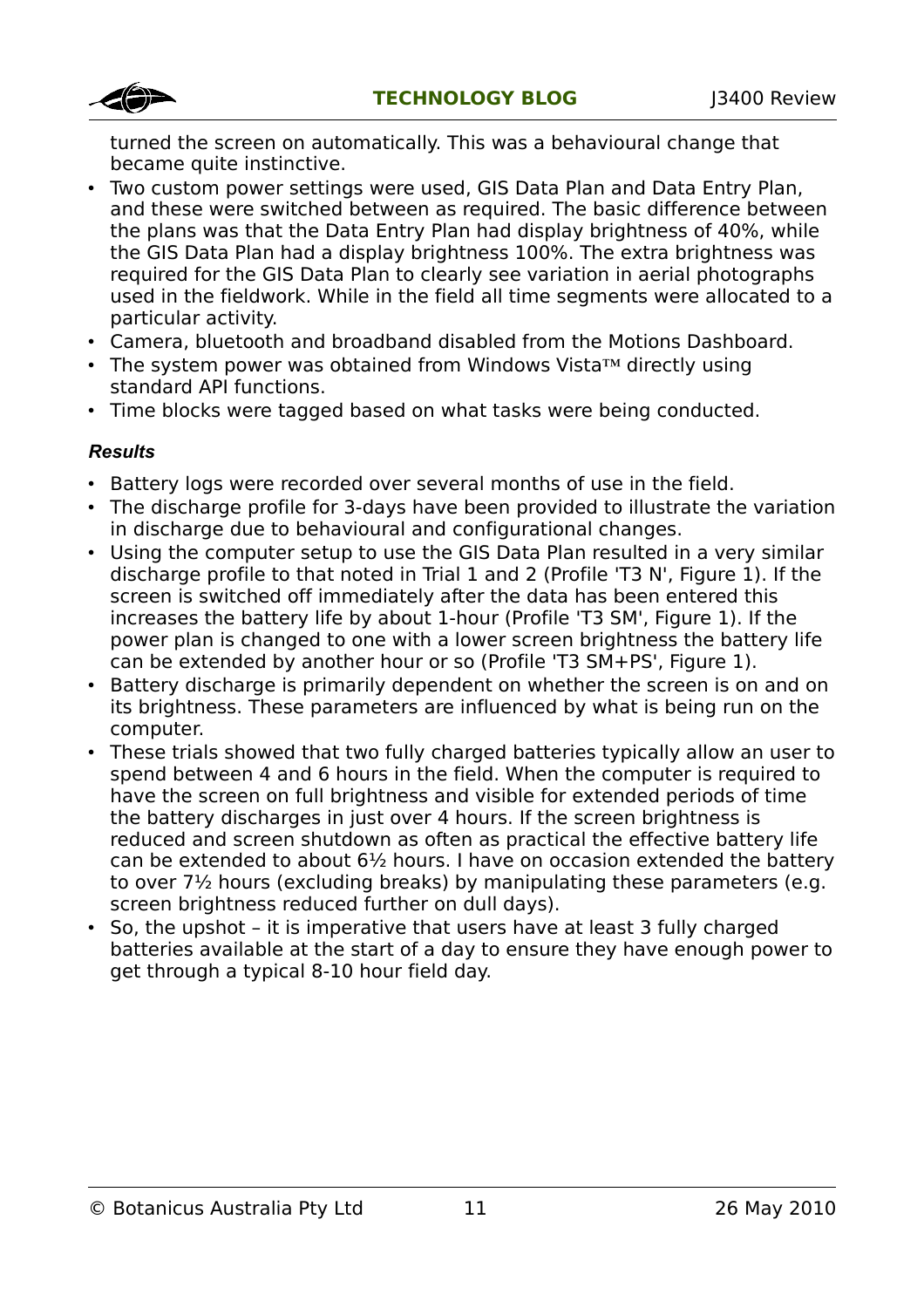

## **Appendix 1 – Hardware Specification of the J3400 Tested**

#### **Operating System**

| OS Name<br>Version                                                                   | Microsoft® Windows Vista™ Business<br>6.0.6002 Service Pack 2 Build 6002                                                                                                                  |
|--------------------------------------------------------------------------------------|-------------------------------------------------------------------------------------------------------------------------------------------------------------------------------------------|
| Computer                                                                             |                                                                                                                                                                                           |
| System Manufacturer<br>System Model<br>System Type<br>Processor<br>BIOS Version/Date | Motion Computing<br>J3400<br>X86-based PC<br>Intel (R) Core (TM) 2 Duo CPU<br>U9300 @ 1.20GHz, 1201 MHz, 2 Core(s),<br>2 Logical Processor(s)<br>Motion Computing - J3400 A.01, 3/03/2009 |
| SMBIOS Version<br>RAM                                                                | 2.4<br>4.00 GB                                                                                                                                                                            |
| Sound                                                                                |                                                                                                                                                                                           |
| Name<br>Manufacturer                                                                 | IDT High Definition Audio CODEC<br>IDT                                                                                                                                                    |
| Display                                                                              |                                                                                                                                                                                           |

Name 12.1" WXGA ViewAnywhere LCD<br>Resolution 1280 x 800 x 60 hertz

#### **Disks**

| Model | TOSHIBA MK1216GSG ATA Device      |
|-------|-----------------------------------|
| Size  | 111.79 GB (120,031,511,040 bytes) |

Only those components relevant to the test have been listed. The unit also had 802.11 WiFi, Intel Gigabit LAN, Bluetooth, SmartCard & ExpressCard Reader, USB Camera and Fingerprint Reader. The WiFi, Bluetooth and Broadband capabilities were disabled using the Motion Dashboard.

1280 x 800 x 60 hertz